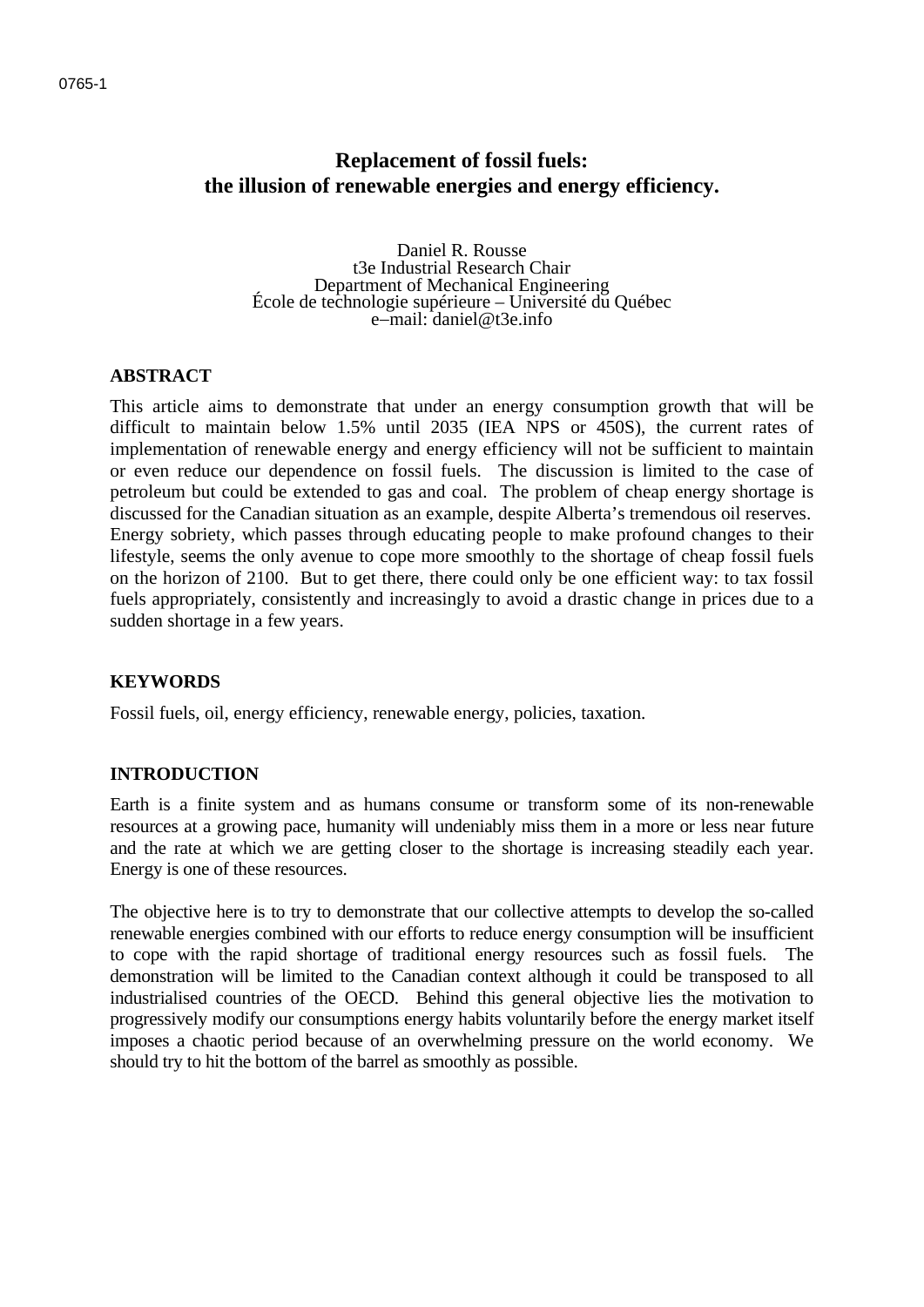# **ENERGY CONSUMPTION AND PRODUCTION**

### **Combined picture for all types of energy**

Several sources could be consulted such as CISStat, GIIGNL, Platts, Poten & Partners, the World Energy council, etc. The current discussion uses two among the most widely used references: the Key World Energy Statistics [1] published each year in September by the IEA, and the BP Statistical Review of World Energy [2] published yearly in June.

Figure 1 shows that for the last forty years, the world's primary energy production continues to grow which increases each year the pressure on the reserves. The good news is that OECD consumption declined (led by a sharp decline in Japan – in volumetric terms, the world's largest decline) [2]. But overall, the world's consumption increased by 2.5% in 2011. All of the net growth took place in emerging economies, with China alone accounting for 71% of global energy consumption growth. BP Statistics are somewhat different than those of the IEA but the trends remain. The increase is more or less linear for more than 40 years. In Figure 1, one should note the temporary decline in 2008 as the crisis was at its peak in the US.



Figure 1. Total primary energy supply (TPES) per type (Mtoe) between 1971 and 2010 [1]

Figure 2 indicates that the total primary energy supply (TPES) increased from 6,107 Mtoe in 1973 to 12,717 Mtoe in 2010. This consumption that doubled in 40 years shows quite obviously, that the latest increases in energy consumption, which in the years 1920-1970 enabled lightning social, economic and technological developments, are no longer associated with an increase in the life quality in industrialised countries [3-5]. However, this issue goes beyond the scope of this work.

Figure 2 shows that whether in 1973 or in 2010, more than 80% of the total production comes from fossil fuels (86.7% in 73 and 81.1% in 2010). The share of nuclear power grew from 0.9% to 5.7% to reach 725 Mtoe in 2010. The total share of non-renewable energy is about 86% for more than 40 years. The proportion of biofuels, mostly made of agriculture or forest residues to cook and heat, remained stable at about 10%.

The interest for the upcoming discussion is that renewable energy shares increased from 0.1% in 1973 to 0.9% in 2010. This increase in production was then 108 Mtoe (from 6 to 114 Mtoe between 1973 and 2010) for the renewables in terms of nowadays understanding (solar, tidal, wind, hydro, geothermal, etc). During the same period there has been a need for an increase in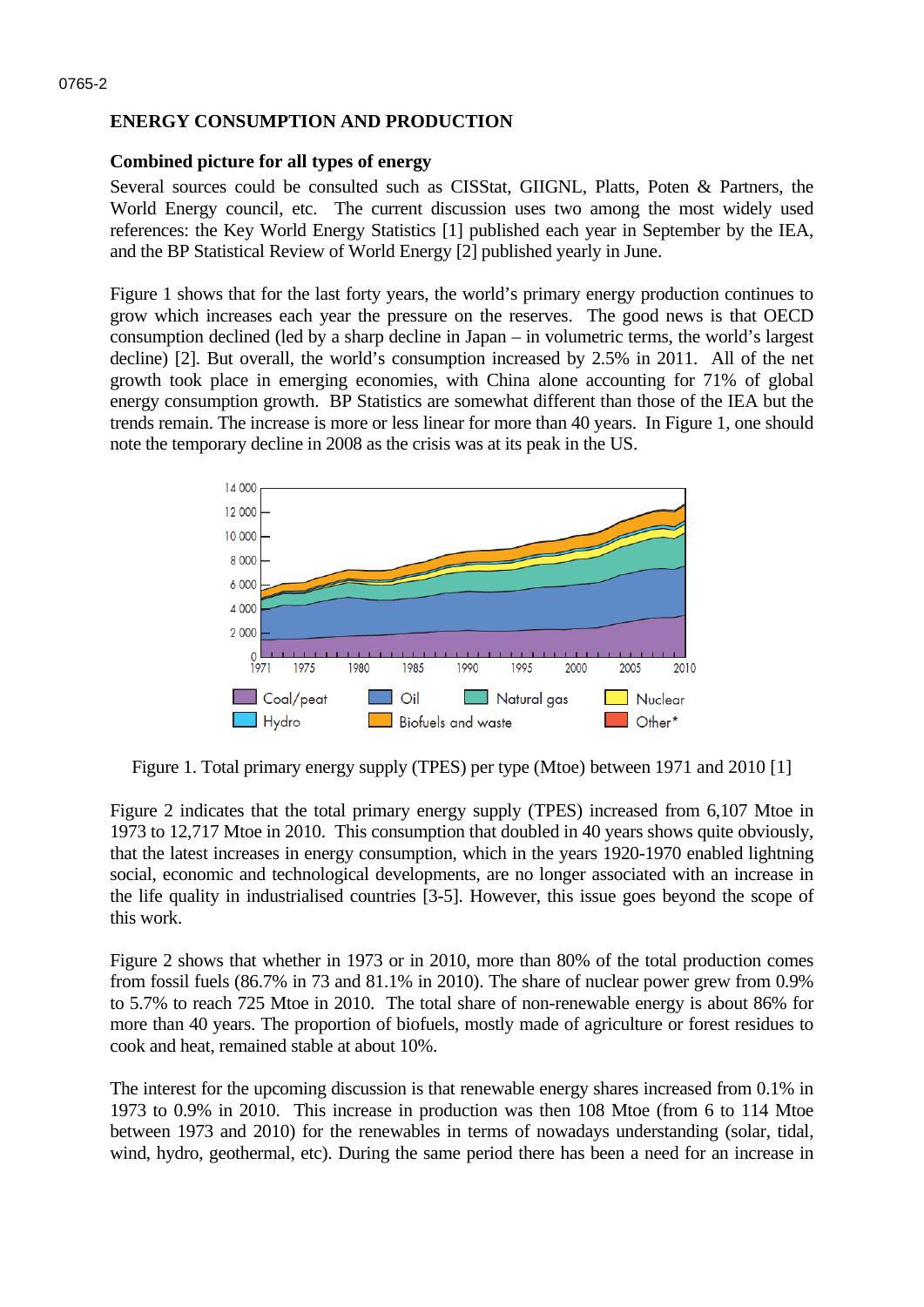production of 6,610 Mtoe. Hence, renewables were able to fulfill 1.6% of the energy demand increase over the last 40 years. What will be the figure for the next forty years?



Figure 2. Proportion of the TPES per energy type (%) for the years 1973 and 2010 [1].

## **Petroleum consumption and production**

With a share of 32.4% (Figure 2), the IEA indicates that the primary production of petroleum reached 4,120 MToe in 2010. The final consumption was 3,691 Mtoe [1]. The difference was used to generate secondary energy such as electricity plus the stock variations and losses. It is worth mentioning that for the same year, British Petroleum [2] indicates that the production was 4,032 MToe and that the final consumption was 3,945 Mtoe. These variations are normal as collecting the whole data requires to use different methodologies at different time. The factors that could explain these variations are not discussed herein.

For the purpose of the paper, the consumption will be supposed to equate four billion tons per year.

## **Petroleum reserves**

To propose predictions on how long the reserves will last, an estimate of these reserves is required. To do so, one needs to understand what are the "reserves". The reserves constitute the amount of a substance which can, with reasonable certainty, economically and technologically be extracted from the ground at a given time. Per extension, we denote "ultimate reserves" the fraction of the "resource" that we think should be exploitable in the long term. It is an estimate obtained from the analysis of geologic and engineering data. Finally, the "resource" encompasses all the matter that exists on earth, even in the most unrecoverable or unusable forms.

An interesting fact is that the declaration of national reserves is subject to no control from any international organisation which could confirm or infirm the real amount of reserves declared by the countries. For instance, since 1978 the reserves of Kuwait increase by nearly a fourfold.

Figure 3 shows that the total oil reserves increased from 1,032.7 Gb to 1,652.6Gb in 20 years. The conversion rate used by BP is 7.91 b/toe.

For the purpose of this paper, we will assume a proven reserve of 200 billion tons of oil.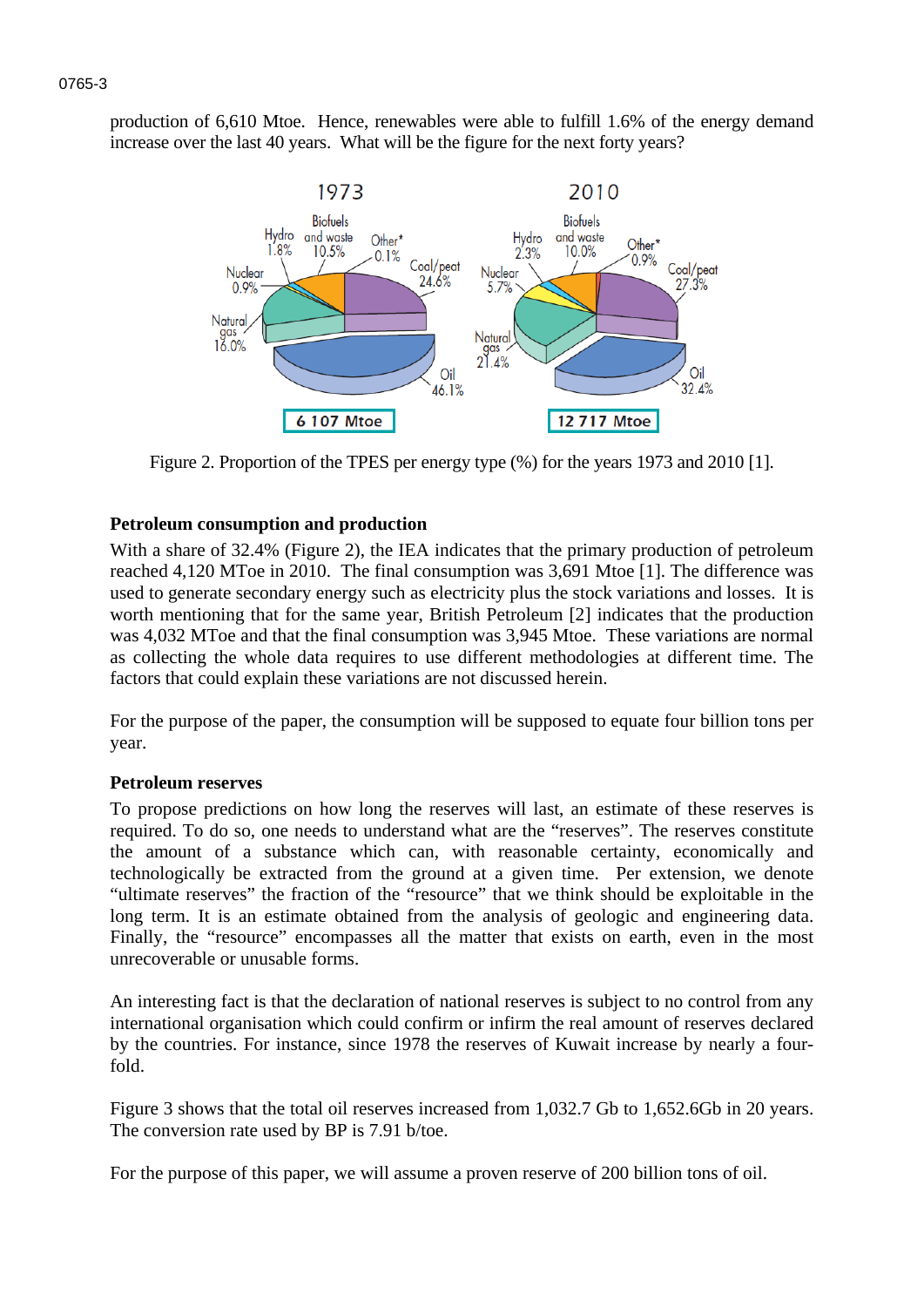

Figure 3. Distribution of proved reserves in 1991, 2001, and 2011 [2].

#### **How long will reserves last?**

To obtain our "autonomy" or reserves-to-consumption (or production) ratio, one should simply divide the amount of the reserves by an average consumption over the relevant period. Clearly, for the 2010-2011 data, we are going to run out of oil within 50 years provided a constant consumption and a constant estimate of the reserve over this period.

However, the rate at which the consumption increases or varies could be hard to predict in the future as the consumption, for instance, is strongly influenced by the market price (see Figure 1, year 2008). Nevertheless, according to the IEA [1], if the new politics to fight climate changes are enforced, the growth rate of consumption should be maintained at about 2%. Otherwise, if the states agree to limit the  $CO<sub>2</sub>$  concentration up to a maximum of 450 ppm (a more stringent scenario given the fact that we just crossed the 400 ppm threshold), the increase should be limited to 1.5% (Figure 4).



Figure 4. Predictions of the total primary energy production per type for the two acknowledged scenario: new policies scenario (NPS) and 450 ppm scenario (450 S) [1].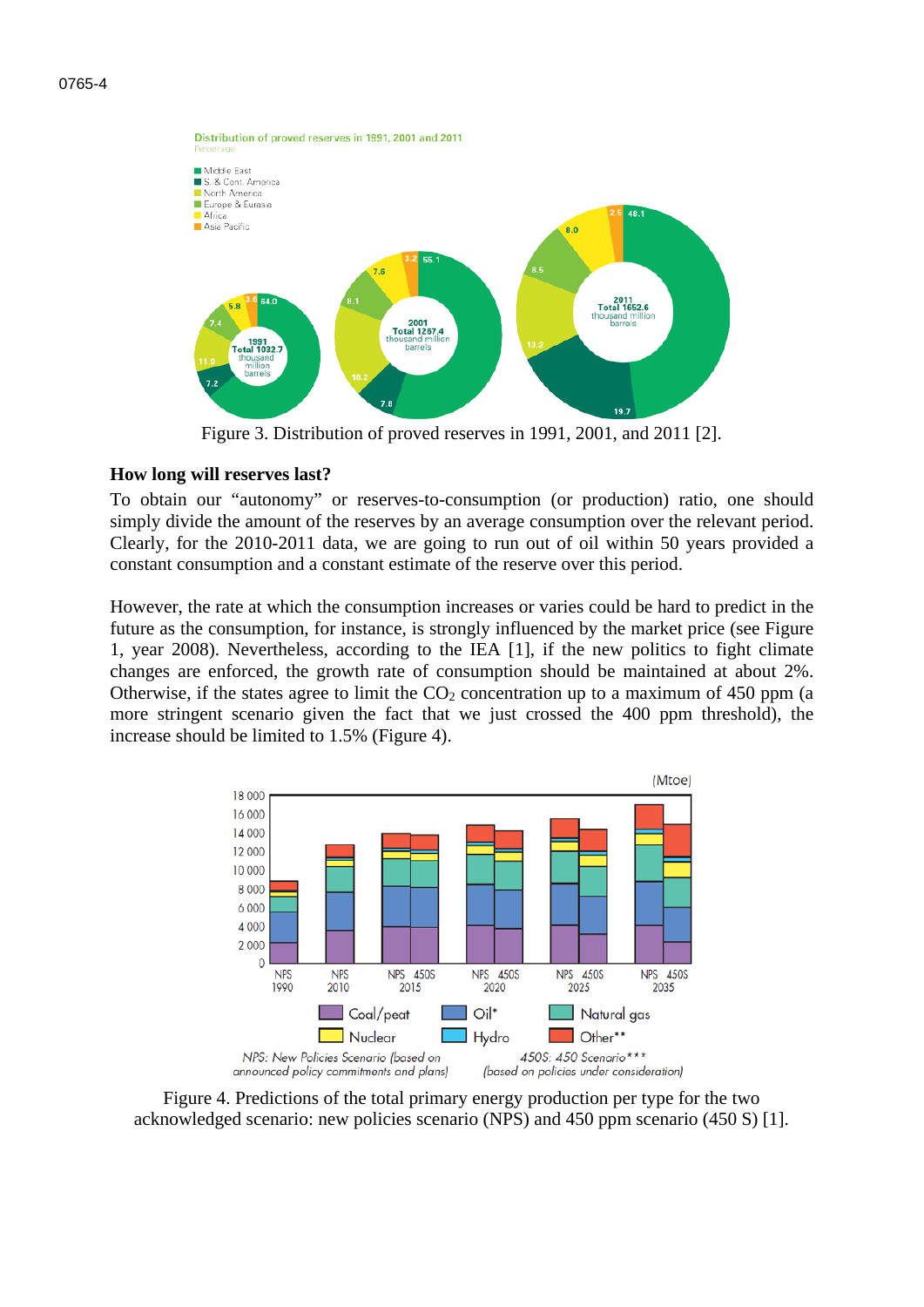#### 0765-5

It is worth mentioning here that Figure 2 indicates an average annual increase of 2.93% over about 40 years. In Figure 4, whatever scenario is used, there should remain a net preponderance upon non-renewable energies by 2035 (about 75%). However, both scenarios indicate that the oil consumption should decline (450 S) or remain unchanged (NPS). An interesting thing to denote on this figure is that "Other" includes biofuels, waste, and renewables that are expected to collectively represent 25% of the production within 22 years (10% today).

We will conclude this first part of the section quoting the IEA : « Although the economic growth perspectives are uncertain on short term basis, in the New Policies Scenario the energy demand should increase by one third between 2012 and 2035 » [6].

The second part of the section insists on the fact that the reserves-to-production (R/P) ratio, strongly depends on the estimate of the reserves as the uncertainties on these are much larger that on the future production (or consumption). Until years 2000, the IEA denied the existence of peak oil (a concept that cannot be discussed herein). Nowadays, the IEA [6], the Association for the Study of Peak Oil and Gas (ASPO) [7] and the United States Department Of Energy (DOE) [8] all acknowledge that this peak should be within the end of the current decade. This indicates that the increase in the demand (pulled by Asia) will soon become incompatible with the rate and the size of new discoveries and the production of current wells that are slowly declining since 1960. In 2007 [6], the IEA predicted that by 2015 there would be an unbalance of 12.5 Mb/day between demand and offer if new oilfields are not found and if energy efficiency policies are not enforced. This pressure on prices will make reserves jump to avoid a clash but will they "really" increase?

Of course, in its annual Medium-Term Oil Market Report (MTOMR) released May 14<sup>th</sup> 2013, the IEA's [9] reports that the supply shock created by a surge in North American oil production will be as transformative to the market over the next five years as was the rise of Chinese demand over the last 15 years. Whatever that may be, we will run out of fossil fuels sooner or later. The long terms perspectives [10-11] should be considered with this type of announcements to get a more realistic overview when it comes to estimate the duration of the reserves.

The section will end with a simple comparison. When it comes to predictions, it might be interesting to compare the trivial exercise of the section to those reported in the literature. Figure 5 unfortunately confirms the above basic calculation: the production of oil should stop in about 50 years.

Figure 5 also depicts the R/P ratio for selected regions of the world indicating that soon in Europe the whole continent will be completely dependent on foreign energy (except for coal) and that the global economy equilibrium will then be jeopardized long before the last drop of oil is extracted from the ground. And, of course, this section solely deals with oil but similar trends are observed for natural gas and coal despite variables rates of growth of the demand and reserves.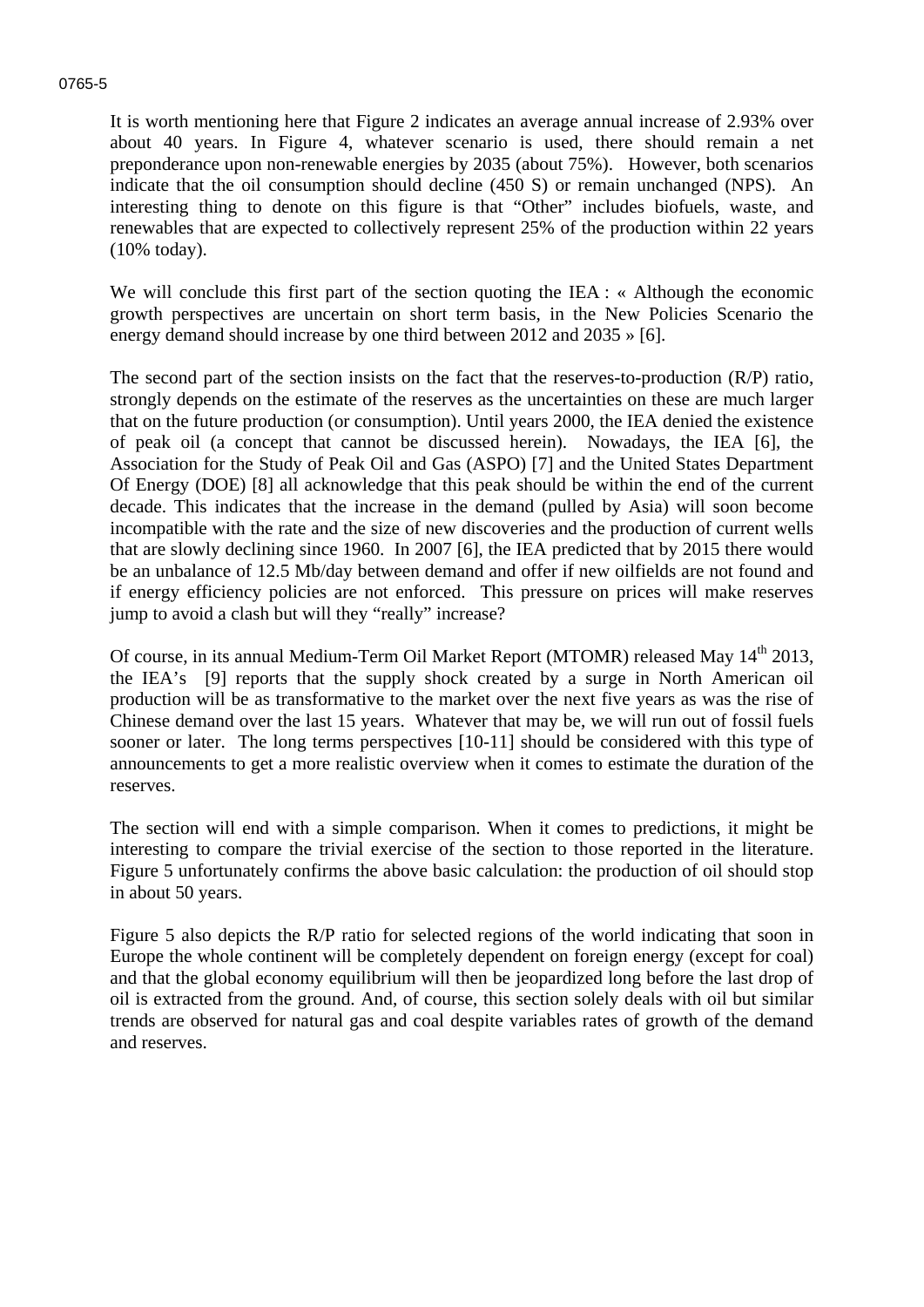Eossil fuel reserves-to-production (R/P) ratios at end 2011



Figure 5: Fossil fuel reserves-to-production ratios at the end of 2011 [2].

#### **HOW TO SMOOTHEN THE TRANSITION?**

In the last section, the emphasis was put on the ever increasing global demand for energy combined with limited "reserves" that threatens us mostly by upcoming shortages due to the increasing scarcity of the resource. This section will try to exemplify that all so-called solutions to prepare a smooth transition to a post-fossil fuels society will come short to avoid humanity a very drastic change in its organisation. The discussion will be limited to the Canadian context but the reader is free to extrapolate to his own country.

To smoothen the transition, it is possible:

- to rely on new discoveries of oilfields.
- to replace of fossil fuels by renewable energy sources,
- to improve the energy efficiency of equipments and processes,
- to create grants and subsidies,
- to legislate,
- and to educate people so that they voluntarily use less resources (including energy)

This section will successively consider these possibilities.

#### **New discoveries**

Of course, new reserves will be made available despite they are becoming more and more scarce. Moreover, the impact of new oilfield findings is diminishing with the increasing demand of the world and could be quite limited in time. Finally, the price to exploit the future deposits of oil will rise considerably as we have to go further North or South, or further deep in the ground or below the oceans. For instance, in Canada, the Prime Minister goes in the Great North for at least one week every year to secure the sovereignty of Canada over these icy lands. The reason is below the surface. The Nordic countries that share a border with this area of the globe, all pretend that they are in right to exploit the reserves found beneath the artic seas. Figure 6 schematically depicts the distribution of this oil around the North Pole. The total reserves are estimated at 63.5 billion of barrels of crude oil [12]. This volume corresponds, for an average oil density, to 9,190 Mtoe. However, given the consumption rate of 2012 (4,120 Mtoe/y), these reserves should extend the world's total reserves by a little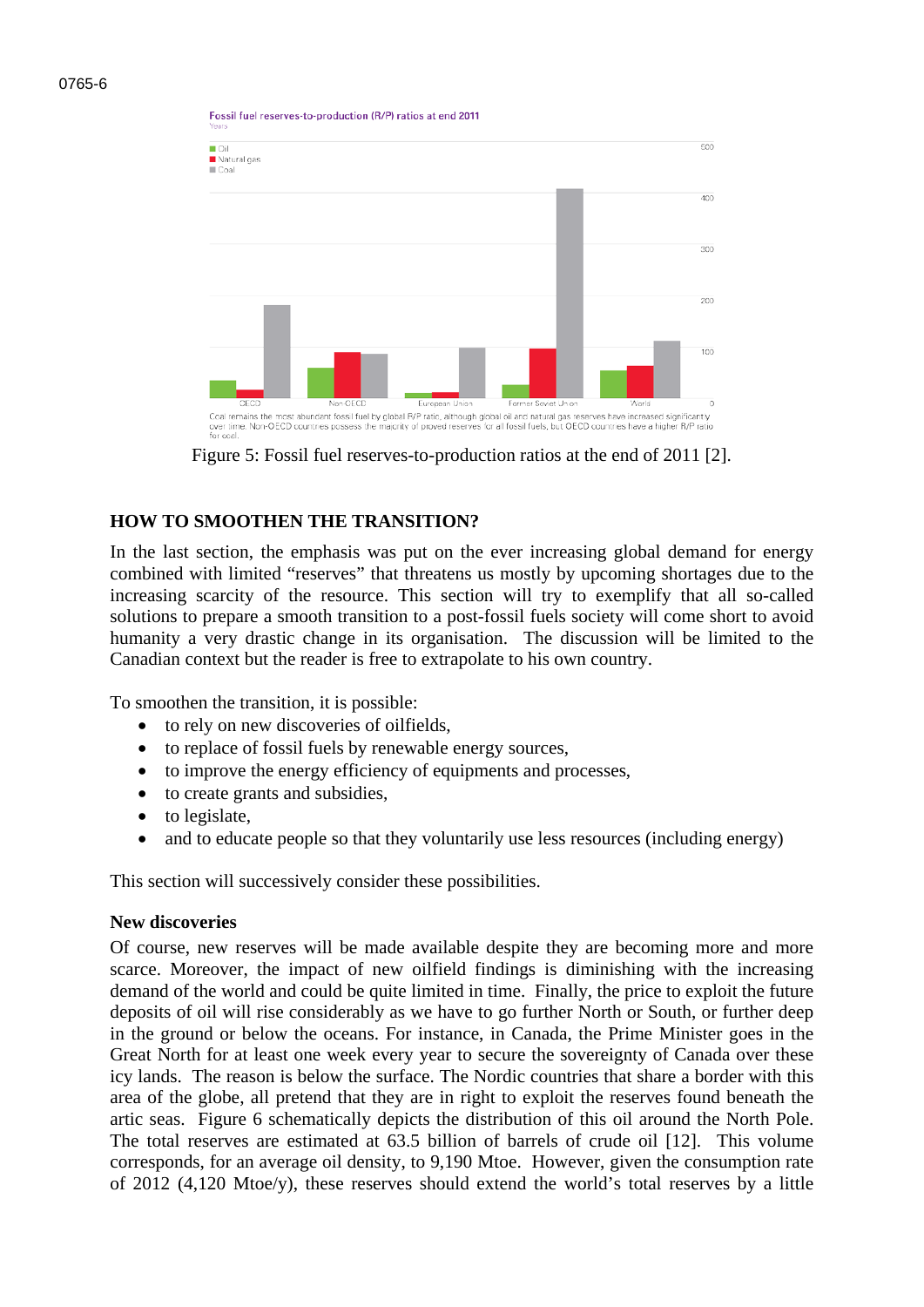more than two years. This represents a lot of money, indeed, but constitutes an insignificant amount of energy when it comes to the upcoming shortage.

## **Energy efficiency**

One of the ways to reduce energy consumption is to implement energy efficiency incentives. That is either to obtain the same level of service from a system for less energy or more output from this system for the same amount of energy. In Canada, the energy efficiency improved 16% since 1990 [13]. This improvement permitted Canada to spare 1,560.4 PJ (37,2 Mtoe) since then. The Canadian study is based on a factorisation method to estimate the effect of energy efficiency on its economy and by sectors of activities. The factorisation allows separating the variations according to six factors: activity, structure, weather, service level, capacity utilization rate, and energy efficiency itself. Figure 7 shows the evolution of secondary energy consumption, with and without energy efficiency, in Canada between 1990 and 2009.



Figure 6: Arctic oil reserves [12].

Figure 7 indicates that without an important and constant improvement in energy efficiency, the consumption would have raised by 46% instead of 23%. The average annual increase over the period was then about 1.5%

These results nevertheless indicate that energy efficiency reduces the increase in Canadian energy consumption but cannot prevent its increase. Canadians use more and more energy each year. Figure 8 shows that in 2011 Canada ranked among the top countries for energy consumption per capita, with more than 6 toe/year/cap.

#### 0765-7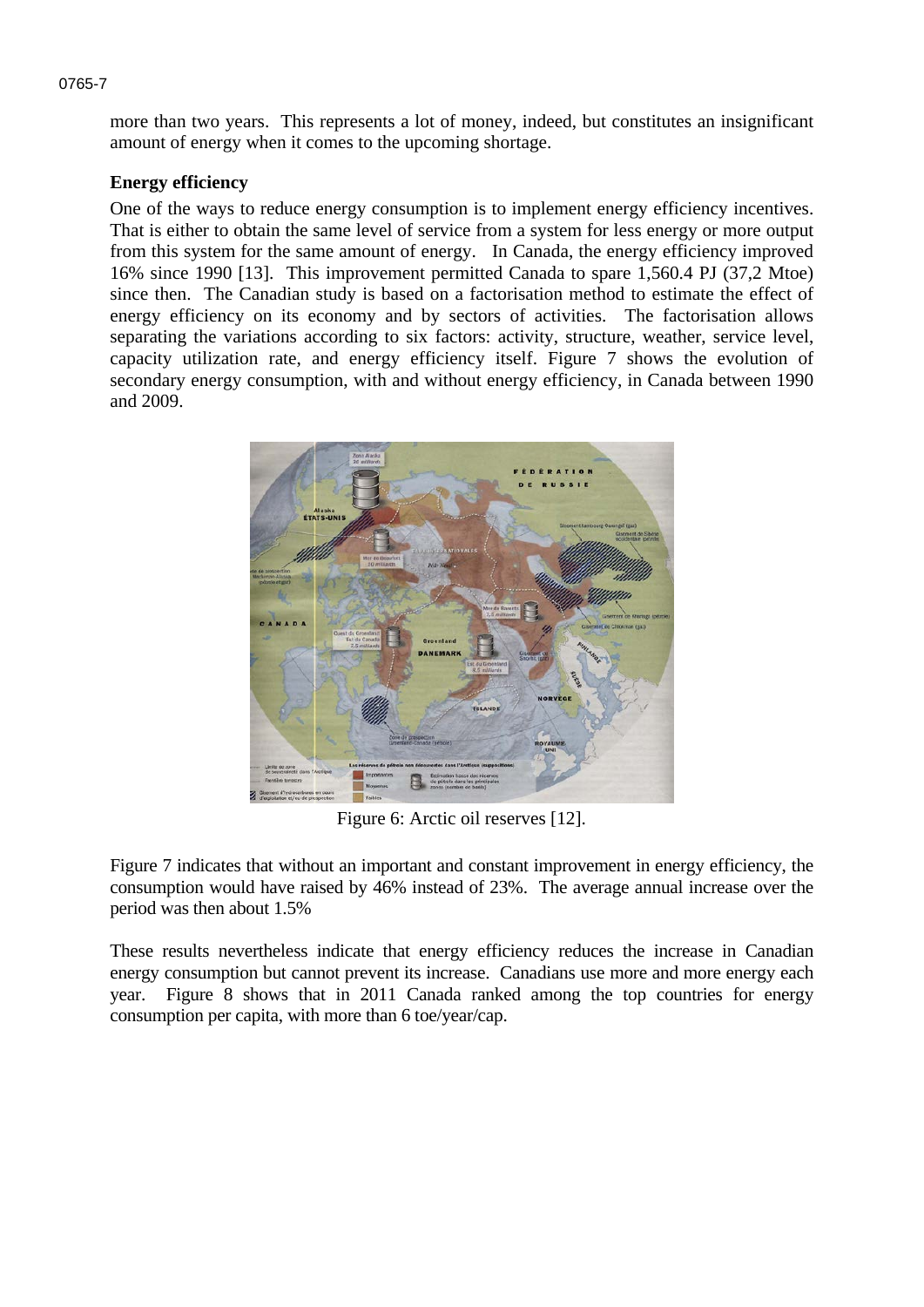



Figure 7. Secondary energy use, with and without energy efficiency improvements, in Canada between 1990–2009 [13].



Figure 8: Consumption of primary energy per capita, 2011 [2]

#### **Renewable energies**

The previous subsection showed that energy efficiency cannot restrain the energy appetite of Canada and that its economic growth is linked with its energy consumption growth. What about renewables?

Among the types of renewable energies, except hydro power for which more than 65 000 MW are implemented, the most widely used in Canada is wind-power. In 2013, the installed capacity (peak power) is 6,568 MW (it was 5,265 MW in 2012, a yearly 24.7% increase which is above the worlds 19% increase for the same period) [14]. Canada is then among the top 10 countries for wind power implementation  $(9<sup>th</sup>$  behind Italy, the UK and France) [15]. The distribution of this capacity is shown in Figure 9. On the other hand, the total photovoltaic capacity installed is below 100MW in Canada.

In 2009, the total amount of primary energy consumed was estimated at 11,896.7 PJ [13] or, when converted into electric power  $3.3 \times 10^6$  GWh. If the predictions of growth of the NPS scenario of the IEA  $(+2\% / \text{year})$  are used to extrapolate the energy consumption of Canada in 2025, the increase should then be 969 000 GWh.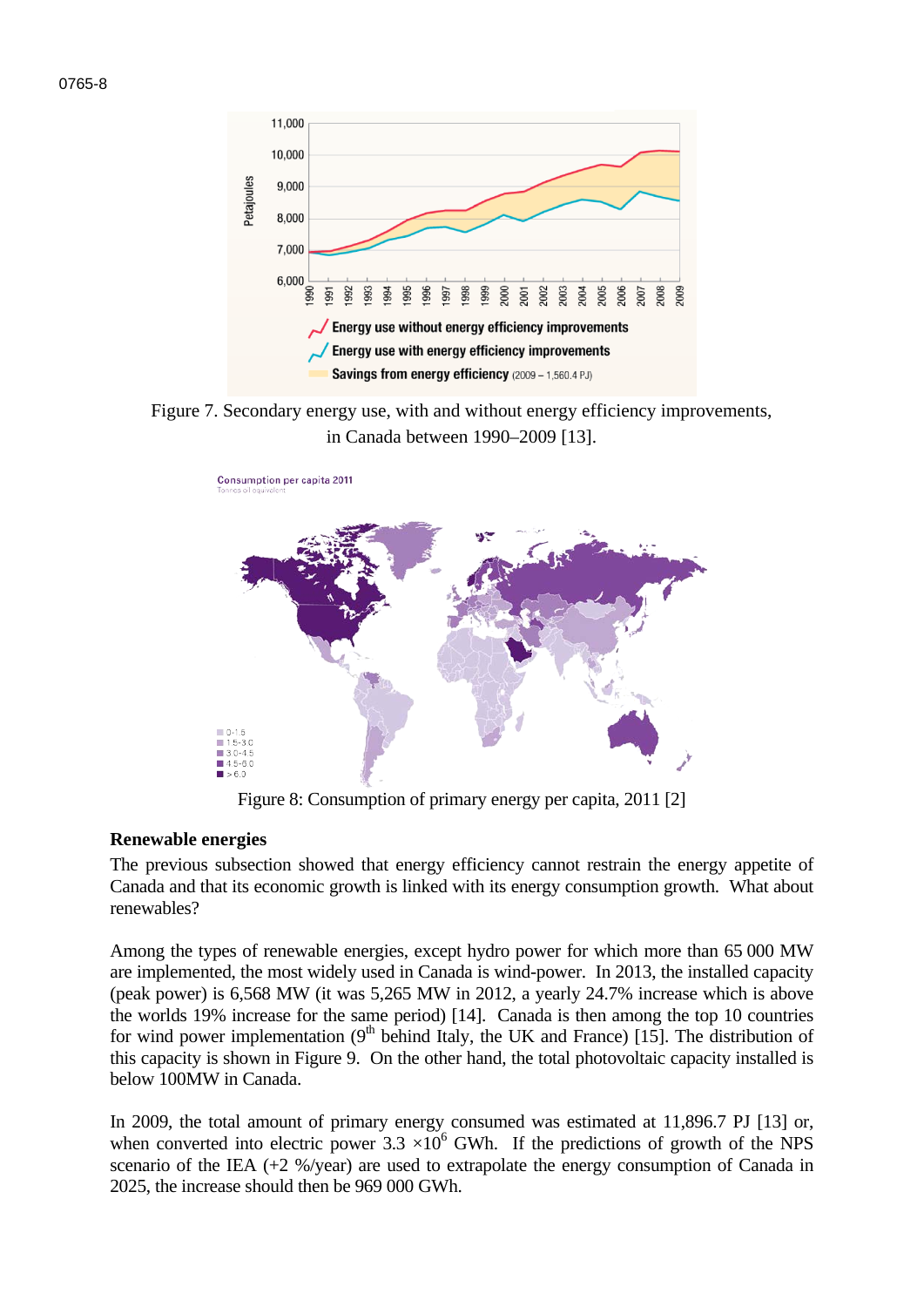However, if an overall Utilization Factor of 30% is employed for Canadian wind mills, these would have produce for 2013 about 17 200 GWh. This implies that to compensate the increase in energy consumption solely by wind power, the installed power would have to be multiplied by 50. If we can project that Canada will limit its increase to 1.5% over the next decades, this factor drops to 37. This represents an average rate of implementation of 28,100MW per year over the next 12 years or a growth rate of nearly 40% each year.

This shows that whichever type of renewable energy Canada wants to implement to maintain its current fossil fuels and nuclear power consumption, the country will have to considerably increase the penetration rate of these technologies and integrate them in its vast distribution network.



Figure 9. Canadian current installed capacity, 2013 [14]

#### **Energy policies**

*Subsidies.* Many national or local governments offer subsidies that allow an investor to "artificially" lower the pay-back period of energy efficiency programs implementation or the capital cost invested into the development of a product in energy efficiency. In Québec, a provincial territory (called Province in Canada), when the national electricity society (Hydro-Québec) ended its program at the end on the 1990, the whole energy efficiency market collapsed. This shortage of subsidies led to several bankruptcies and to the closure of energy efficiency departments across the Province. Such politics are then artificial in the sense that the implementation of projects of energy efficiency in institutions, businesses and industries or into the development of technologies, are not permanent, but dependent on public grants offered to the market.

*Feed-in tariffs.* Germany first and then France can be considered as European leaders in such politics. In Canada, Ontario (another Province) is the most well-known example of government that rely on feed-in tariffs to promote renewable energies. These tariffs, that reached 0.80\$/kWh, permitted a massive implementation of solar farms throughout the province. On contrary, in all other Provinces but Alberta (8 local governments), photovoltaic does not generate such interest as these governments just implemented net metering policies. In Quebec, for instance, the buy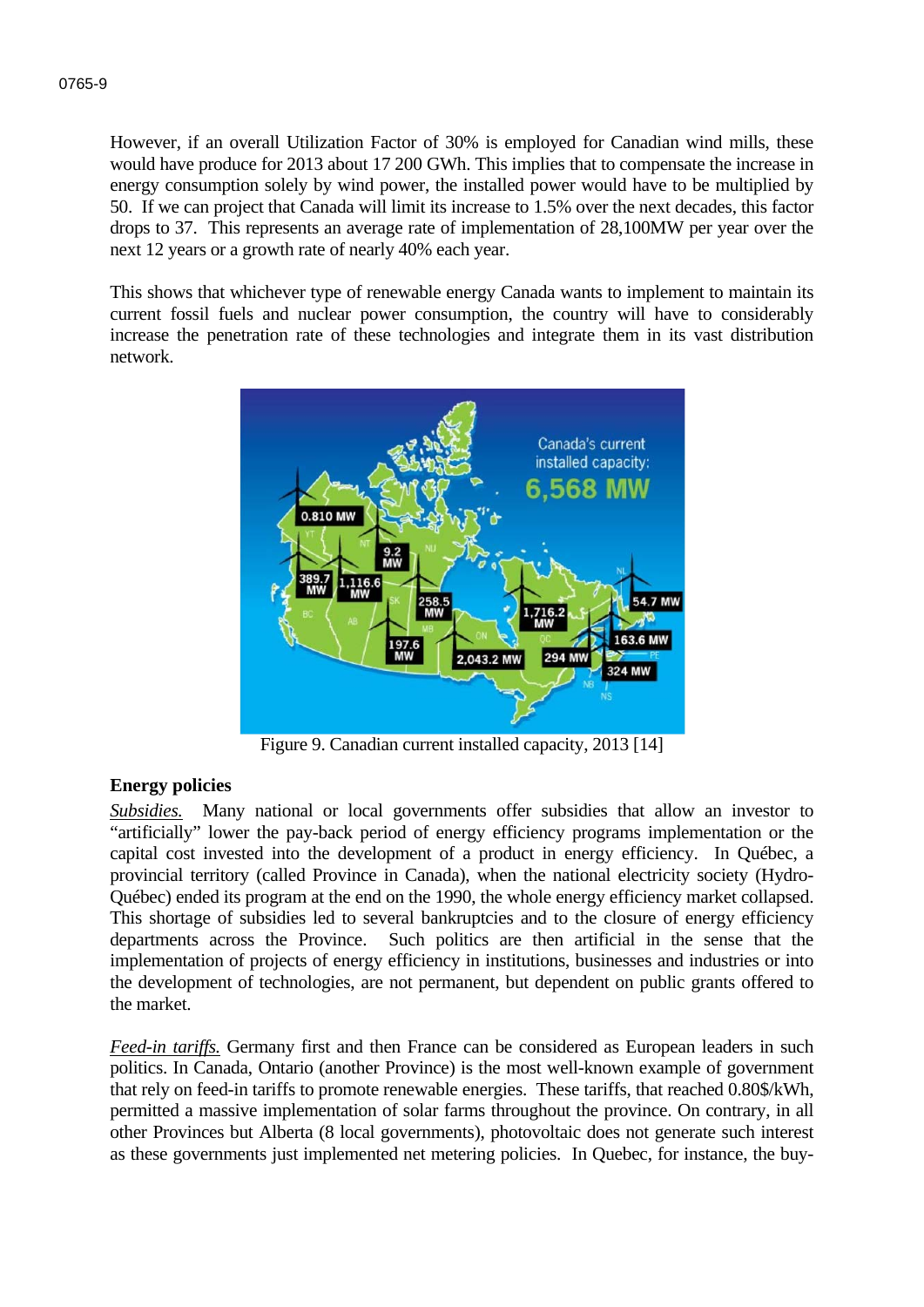back tariff is only 0.075\$/KWh or about 10 times less than the record high in Ontario. As a results, photovoltaic is almost insignificant in Québec.

Moreover, just like in France, when the tariffs decreased in Ontario last year, the industry quickly readjusted the rate at which projects were developed. This also indicates that feed-intariffs are just another artificial way to sustain the market.

*Legislation.* Restrictive legislation permit long term changes to energy consumption habits. The French "Régulation thermique 2020" [16], is such an example which illustrates a real (and courageous) will to implement changes. In short, by 2020, all new constructions in France will have to be at least net-zero or better on an annual basis. Hard to implement and control, the legislation (not discussed here) is controversial and challenged by many. But for sure, such legislation always modifies the economic shape of the domain of application. It requires an enormous courage and a vision that are not frequent. But the real impact and success is quite hard to predict. Its real effects on the market are tough to predict and may bring some undesired and uncontrolled contractions of the economy especially when the action of one country is isolated while the markets are open.

*Royalties.* The actual debate on Natural Resources in Quebec allowed realizing that the model of royalties paid by mining companies to the Government of Quebec (imposing an artificial penalty on the resource production) may jeopardize the whole sector of activities. During the months the Quebec government hesitated to come with the legislation, the whole mining sector has slowed considerably which led to significant layoffs. This again is partly due to a different (lower) taxation in other countries. So instead of taxing the production of a good, why not taxing its consumption?

*Taxation.* To enable the government investment in reducing our dependence on oil, why not finance directly with proceeds from the sale of the latter? This sale ax could be based on the carbon emission of energy, for instance. In contrast, to this day in America, the exploration of new oil fields companies are those that have the most significant tax incentives and measures in the field of energy.

What the author of this article proposes is not to implode the global economy, but gradually to adopt the solution suggested by many and among them Jancovici and Grandjean [17]. In their 2006 opus, both humorous and pamphleteer, the authors propose to increase sales taxes on fossil fuel.

The advantages of this solution are obvious: economic effort better distributed, extension of the life of the reserves, less brutal shock and control over the global economy, reinvestments of the tax in the above-mentioned programs, lower pay-back periods of energy efficiency projects, more capital funds available for research in renewable energies, etc...

The main advantage of a controlled (progressive increases) sales price for fossil fuels is that governments directly control the effects on the local and global economy. Of course, a liter of gasoline at 5\$ or 10\$ will have a tremendous impact on the way we live, but it would make the transition to the post-fossil fuels society less painfull.

This proposal opposes the theory of sustainable development to that of sustainable degrowth that will not discussed here. Nevertheless, something has to be done as in its "World Energy Outlook

#### 0765-10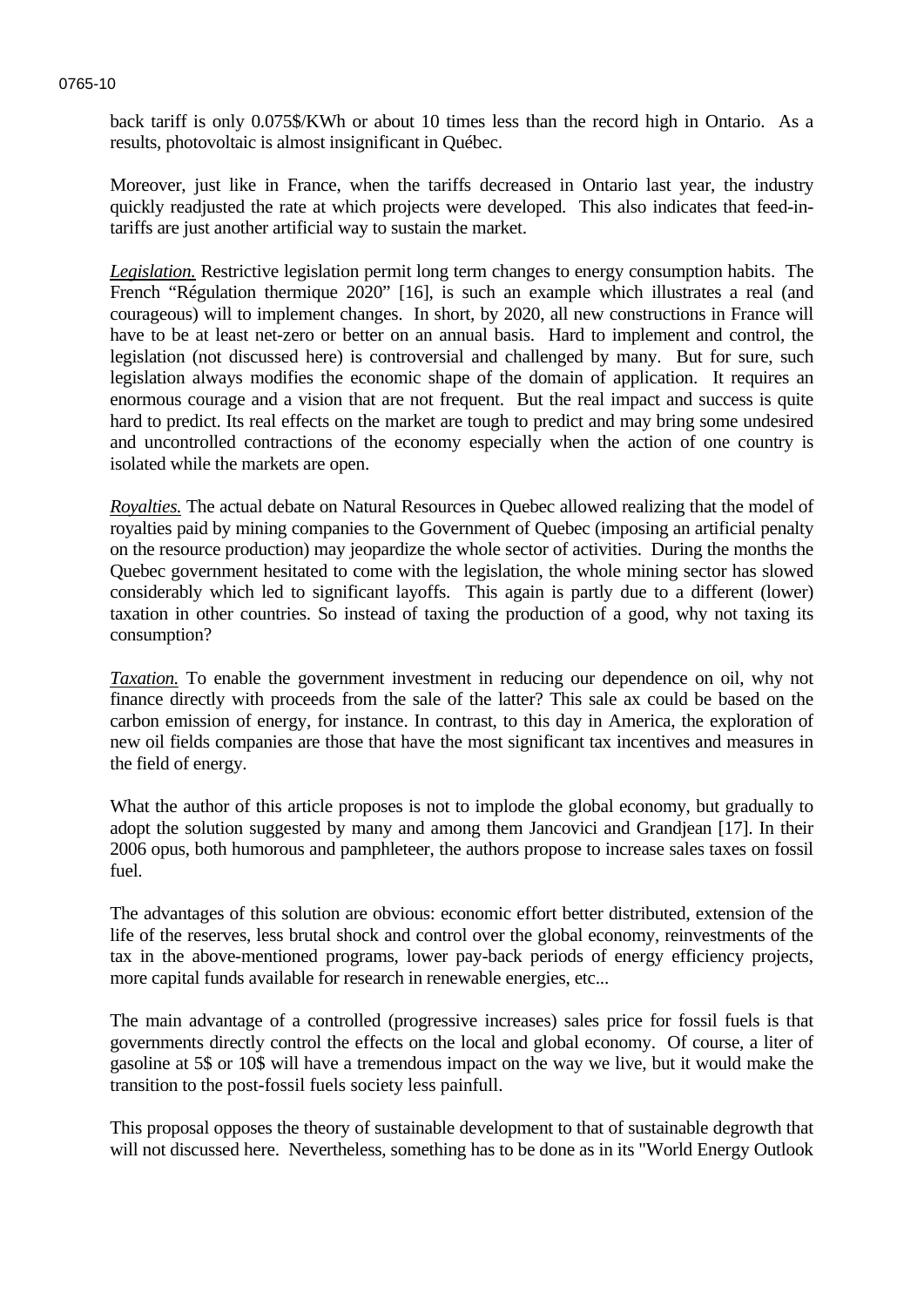# **Energy sobriety**

Changes caused by the last two types of policies mentioned in the last subsection, however, can jeopardize a government that is often reluctant to show the political courage required to induce necessary changes. What is important to start with more conviction and readiness, is a public education of young people, to the devastating effects of our energy consumption on the future of our economic and social systems (the environment some will point out, but this issue is not specifically addressed here).

2011" [18], the International Energy Agency notes that "little evidence to suggest that the change

required in the direction of global energy trends (either) started."

These are the generations of young people today, who will induce profound changes tomorrow that were however urgent to implement yesterday. The reason for this compression of time is the rapid pace of social and economic changes that allowed cheap and available fossil fuels. These rates of change have, somehow, overtaken the human being in its ability to respond to changes that it has self-imposed to its lifestyle and to the terrestrial ecosystems.

With an increasing proportion of voters pushing for legislation having a dampening effect on our energy growth, reduce our impact on the environment, and comprehensively change our relationship to the Earth, the governments will become more inclined to adopt what appears almost unthinkable today because of the dictates of the global economy. It is only education to energy sobriety that will allow societies to accept the legislations needed to curb our consumption.

### **CONCLUSION**

#### **Oil reserves**

This article briefly tried to show that it is difficult to accurately assess the duration of oil (or other fossil fuels) reserves. However, if the duration of the oil reserves is not 50 years, as stated in the simple calculation presented above or as proposed by BP, the amount of the reserves combined with our ever increasing consumption nevertheless suggest major structural and organizational changes in energy dependant societies. Sudden and rapid changes are expected because in less than five years, the "peak of oil production" will be generally acknowledged by all societies and more stringent energy policies should be implemented then.

#### **Renewable energies and energy efficiency**

The article than showed, by use of the example of a particular country, Canada, that the growths of renewable energy and energy efficiency will not match the world's appetite when fossil fuels reserves will decay. The argument was solely based on the ability of both strategies to maintain Canadian fossil fuels consumption to a constant level, not to lower it. Hence, the author suggests that more efforts should be done in these areas but that these will fall short anyway if they are the only strategies in our basket.

### **Legislations and energy sobriety**

This paper supports the idea that only legislation and more specifically taxation will influence significantly the rate of transition to a less energy-intensive society. In the absence of legislation and further taxing of fossil fuels today, the end of cheap oil may lead to a very sudden shock in our global organization later. Well before exhaustion apprehended, scarcity will exert tremendous pressure on societies to reorganize so that they become less dependent on energy.